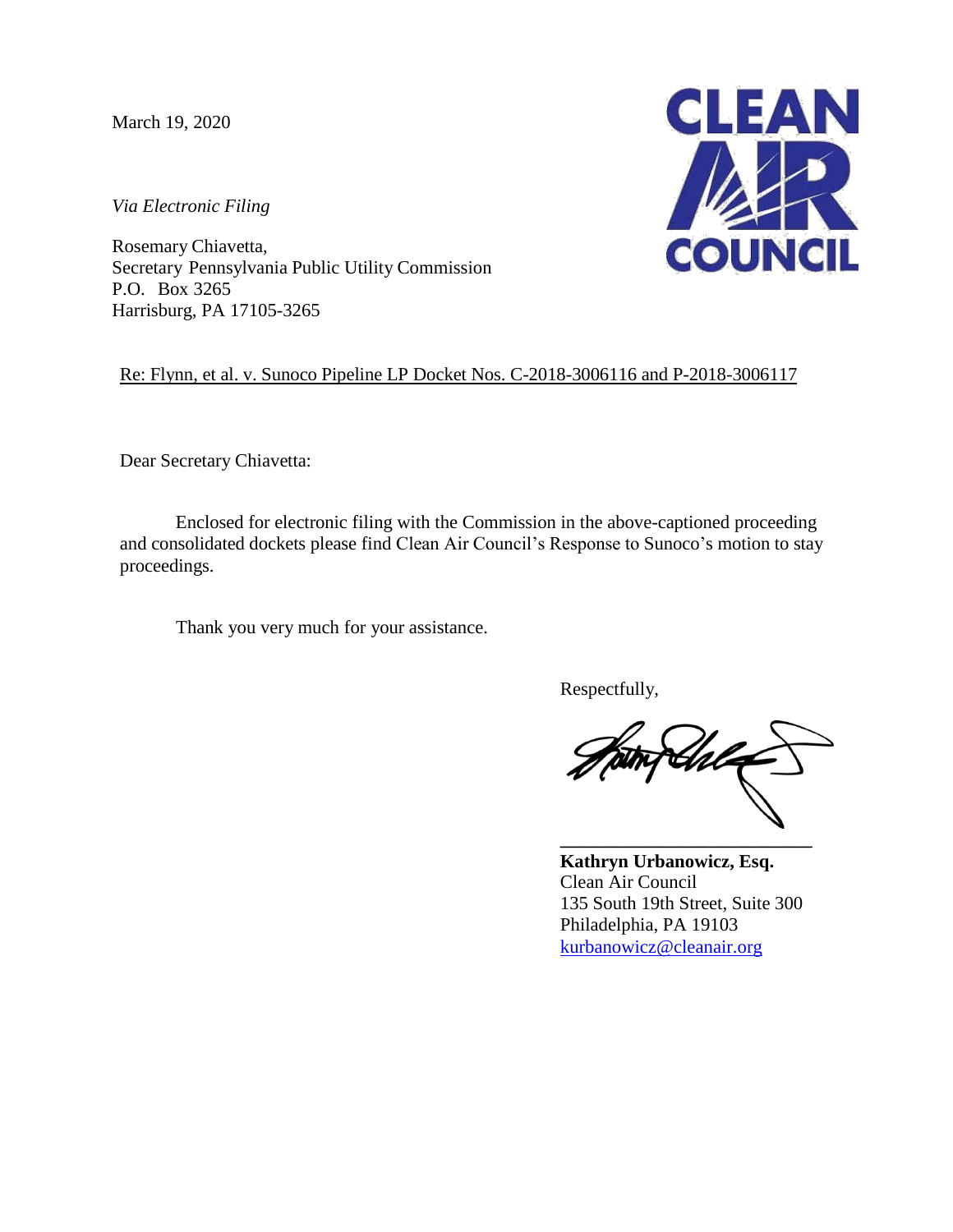## **BEFORE THE PENNSYLVANIA PUBLIC UTILITY COMMISSION**

| MEGHAN FLYNN et al.         | Docket Nos. C-2018-3006116 (consolidated) |
|-----------------------------|-------------------------------------------|
|                             | P-2018-3006117                            |
| <b>MELISSA DIBERNARDINO</b> | Docket No. C-2018-3005025 (consolidated)  |
| <b>REBECCA BRITTON</b>      | Docket No. C-2019-3006898 (consolidated)  |
| LAURA OBENSKI               | Docket No. C-2019-3006905 (consolidated)  |
| <b>ANDOVER HOMEOWNER'S</b>  | Docket No. C-2018-3003605 (consolidated)  |
| ASSOCIATION, INC.           |                                           |
|                             |                                           |
| V.                          |                                           |
|                             |                                           |
| <b>SUNOCO PIPELINE L.P.</b> |                                           |

## RESPONSE OF INTERVENOR CLEAN AIR COUNCIL TO SUNOCO'S MOTION TO STAY PROCEEDINGS

As an organization started by lung associations and focused in large part on health, Clean Air Council is sensitive to the toll COVID-19 is having and will continue to have on Pennsylvania's residents, and in turn, Pennsylvania's judicial system and agencies. To the extent that the pandemic is hampering the Public Utility Commission's ability to conduct business, the Council does not oppose staying for 30 days aspects of the case that PUC cannot administrate during this time. However, it is also important to note that other aspects of the case, such as Sunoco's responsibility to respond to discovery requests, can and should proceed as scheduled.

The goal of all parties at this time should be to minimize disruption to the established schedule to the extent possible. While it plainly benefits Sunoco to take advantage of every opportunity to delay these matters so long as it continues construction, the important questions posed by this case directly implicate the health and safety of the public, and slowing their resolution should not be undertaken lightly or unnecessarily. It defies logic that Sunoco's attorneys and experts cannot continue their duties, which largely involve phone calls and working from computers from the safety of their homes, when Sunoco is simultaneously plowing forward with its construction crews on the ground, in people's yards, heedless of the Governor's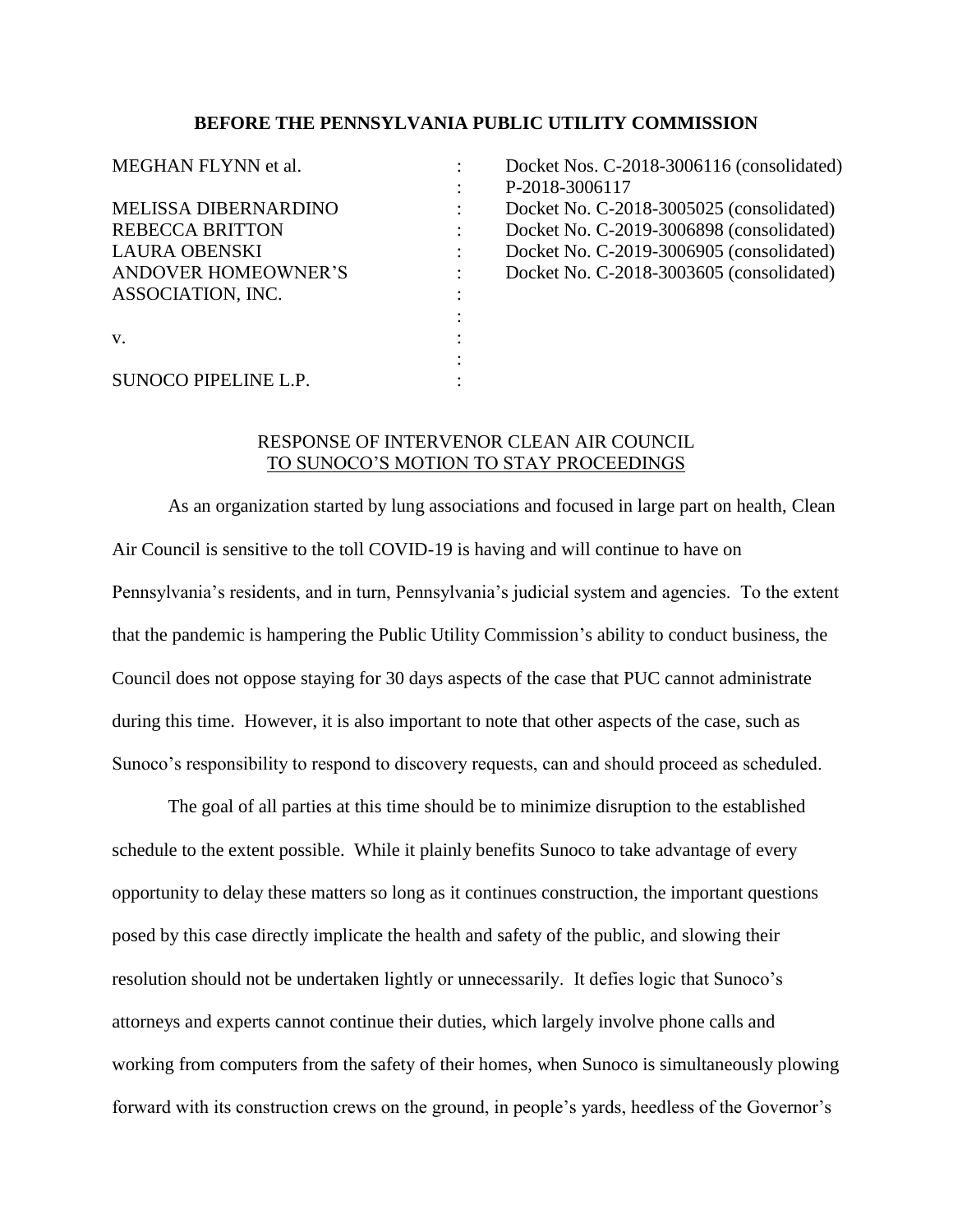restrictions and the families they are jeopardizing. The Council urges Your Honor not to allow Sunoco to capitalize on this bleak situation by awarding a full and extended delay that Sunoco cannot justify and that is wholly inconsistent with Sunoco's own actions.

Finally, the Council notes that while Sunoco has represented the Council as taking a shifting position regarding the stay, Sunoco failed to present the Council with an accurate picture as to happenings at the PUC and other parties' positions. The Council is concerned that to the extent other parties have reportedly concurred with Sunoco's request for a 60-day stay, they have done so based on misinformation or incomplete information from Sunoco. The Council thus concurs with Flynn Complainants that a conference call to resolve the question of a stay would be the best course of action at this time.

Respectfully submitted,

\_\_\_\_\_\_\_\_\_\_\_\_\_\_\_\_\_\_\_\_\_\_\_\_\_\_\_\_\_

Kathryn Urbanowicz Attorney for Clean Air Council 135 South  $19<sup>th</sup>$  Street Suite 300 Philadelphia, PA 19103 [kurbanowicz@cleanair.org](mailto:kurbanowicz@cleanair.org)

March 19, 2020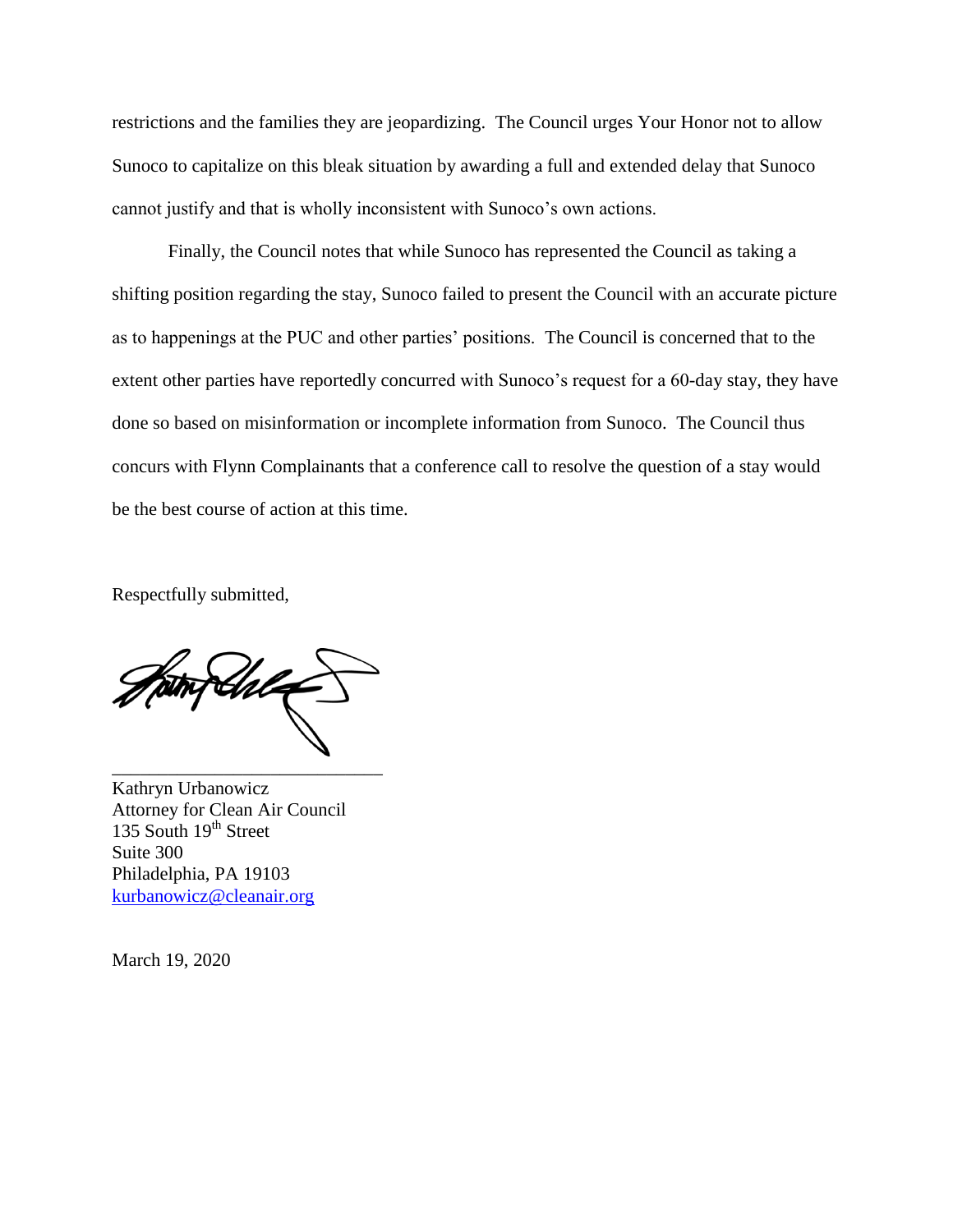## **CERTIFICATE OF SERVICE**

I, Kathryn Urbanowicz, certify that a true and correct copy of the forgoing was served upon the following parties on March 19, 2020 via electronic mail.

March 19, 2020

fArl

\_\_\_\_\_\_\_\_\_\_\_\_\_\_\_\_\_\_\_\_\_\_\_

Kathryn Urbanowicz, Esq. Clean Air Council 135 South  $19<sup>th</sup>$  Street Suite 300 Philadelphia, PA 19103 [kurbanowicz@cleanair.org](mailto:kurbanowicz@cleanair.org)

Michael S. Bomstein, Esquire Pinnola & Bomstein Suite 2126 Land Title Building 100 South Broad Street Philadelphia, PA 19110 [mbomstein@gmail.com](mailto:mbomstein@gmail.com)

*Counsel for Flynn et al. Complainants* 

Anthony D. Kanagy, Esquire Garrett P. Lent, Esquire Post & Schell PC 17 North Second Street, 12th Floor [akanagy@postschell.com](mailto:akanagy@postschell.com) [glent@postschell.com](mailto:glent@postschell.com)

*Counsel for Intervenor Range Resources – Appalachia LLC*  Rich Raiders, Esquire Raiders Law 606 North 5th Street Reading, PA 19601 [rich@raiderslaw.com](mailto:rich@raiderslaw.com)

*Counsel for Andover Homeowner's Association, Inc.* 

Vincent M. Pompo Guy A. Donatelli, Esq. 24 East Market St., Box 565 West Chester, PA 19382-0565 [vpompo@lambmcerlane.com](mailto:vpompo@lambmcerlane.com) [gdonatelli@lambmcerlane.com](mailto:gdonatelli@lambmcerlane.com)

*Counsel for Intervenors West Whiteland Township, Downingtown Area School District, Rose Tree Media School District*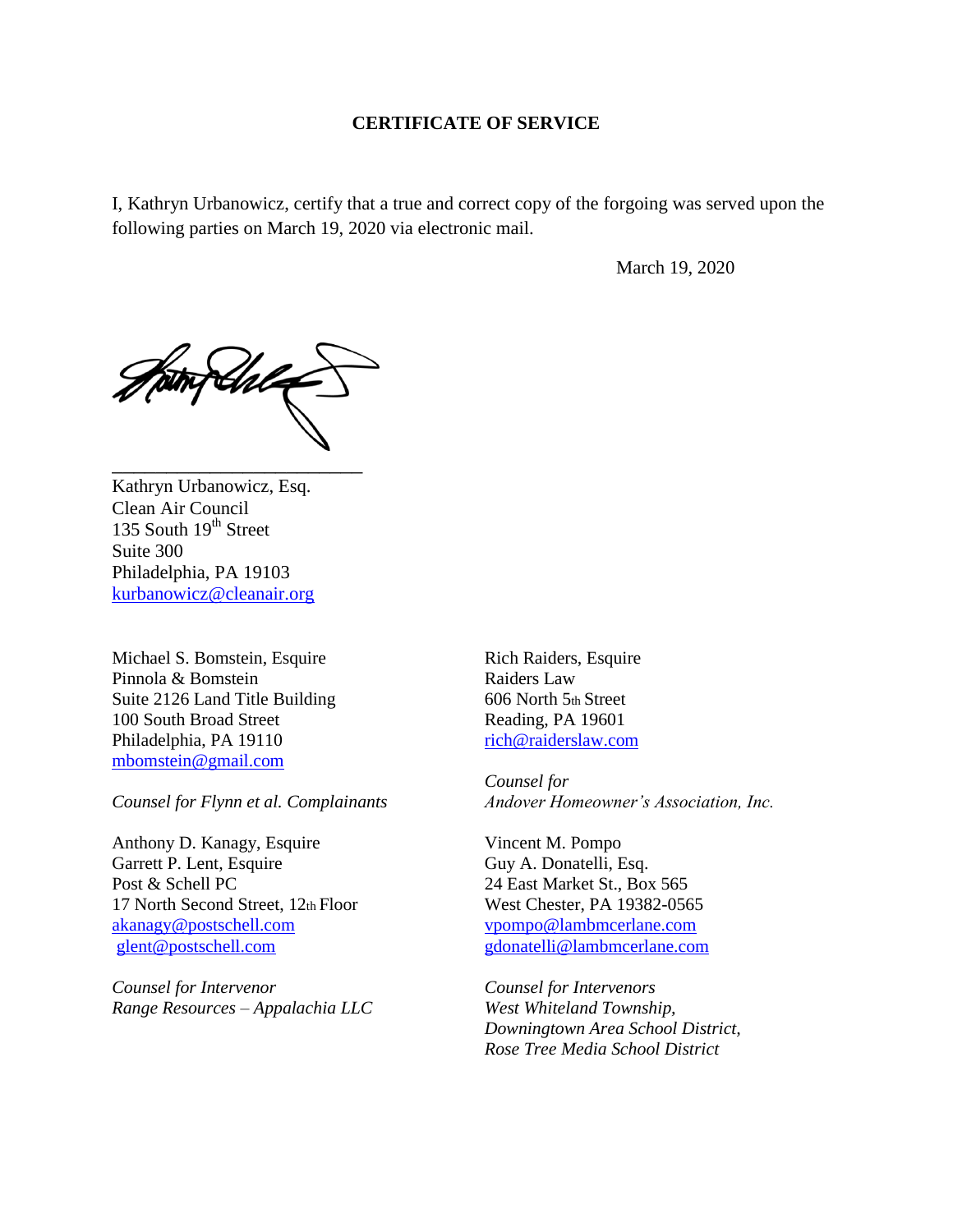Erin McDowell, Esquire 3000 Town Center Blvd. Canonsburg, PA 15317 [emcdowell@rangeresources.com](mailto:emcdowell@rangeresources.com) *Counsel for Range Resources Appalachia* 

Margaret A. Morris, Esquire Reger Rizzo & Darnall LLP Cira Centre, 13th Floor 2929 Arch Street Philadelphia, PA 19104 [mmorris@regerlaw.com](mailto:mmorris@regerlaw.com)

*Counsel for Intervenors East Goshen Township and County of Chester* 

Mark L. Freed Joanna Waldron Curtin & Heefner LP 2005 S. Easton Road, Suite 100 Doylestown, PA 18901 [mlf@curtinheefner.com](mailto:mlf@curtinheefner.com) [jaw@curtinheefner.com](mailto:jaw@curtinheefner.com)

*Counsel for Intervenor Uwchlan Township* 

Thomas Casey 1113 Windsor Dr. West Chester, PA 19380 [Tcaseylegal@gmail.com](mailto:Tcaseylegal@gmail.com)

*Pro se Intervenor* 

James C. Dalton, Esquire Unruh Turner Burke & Frees P.O. Box 515 West Chester, PA 19381-0515 [jdalton@utbf.com](mailto:jdalton@utbf.com)

*Counsel for West Chester Area School District, Chester County, Pennsylvania* 

Leah Rotenberg, Esquire Mays, Connard & Rotenberg LLP 1235 Penn Avenue, Suite 202 Wyomissing, PA 19610 [rotenberg@mcr-attorneys.com](mailto:rotenberg@mcr-attorneys.com)

*Counsel for Intervenor Twin Valley School District*  James R. Flandreau Paul, Flandreau & Berger, LLP 320 W. Front Street Media, PA 19063 [jflandreau@pfblaw.com](mailto:jflandreau@pfblaw.com)

*Counsel for Intervenor Middletown Township*

Josh Maxwell Mayor of Downingtown 4 W. Lancaster Avenue Downingtown, PA 19335 [jmaxwell@downingtown.org](mailto:jmaxwell@downingtown.org)

*Pro se Intervenor* 

Patricia Sons Biswanger, Esquire 217 North Monroe Street Media, PA 19063 [patbiswanger@gmail.com](mailto:patbiswanger@gmail.com)

## *Counsel for County of Delaware*

Virginia Marcille-Kerslake 103 Shoen Road Exton, PA 19341 [vkerslake@gmail.com](mailto:vkerslake@gmail.com)

*Pro Se Intervenor*